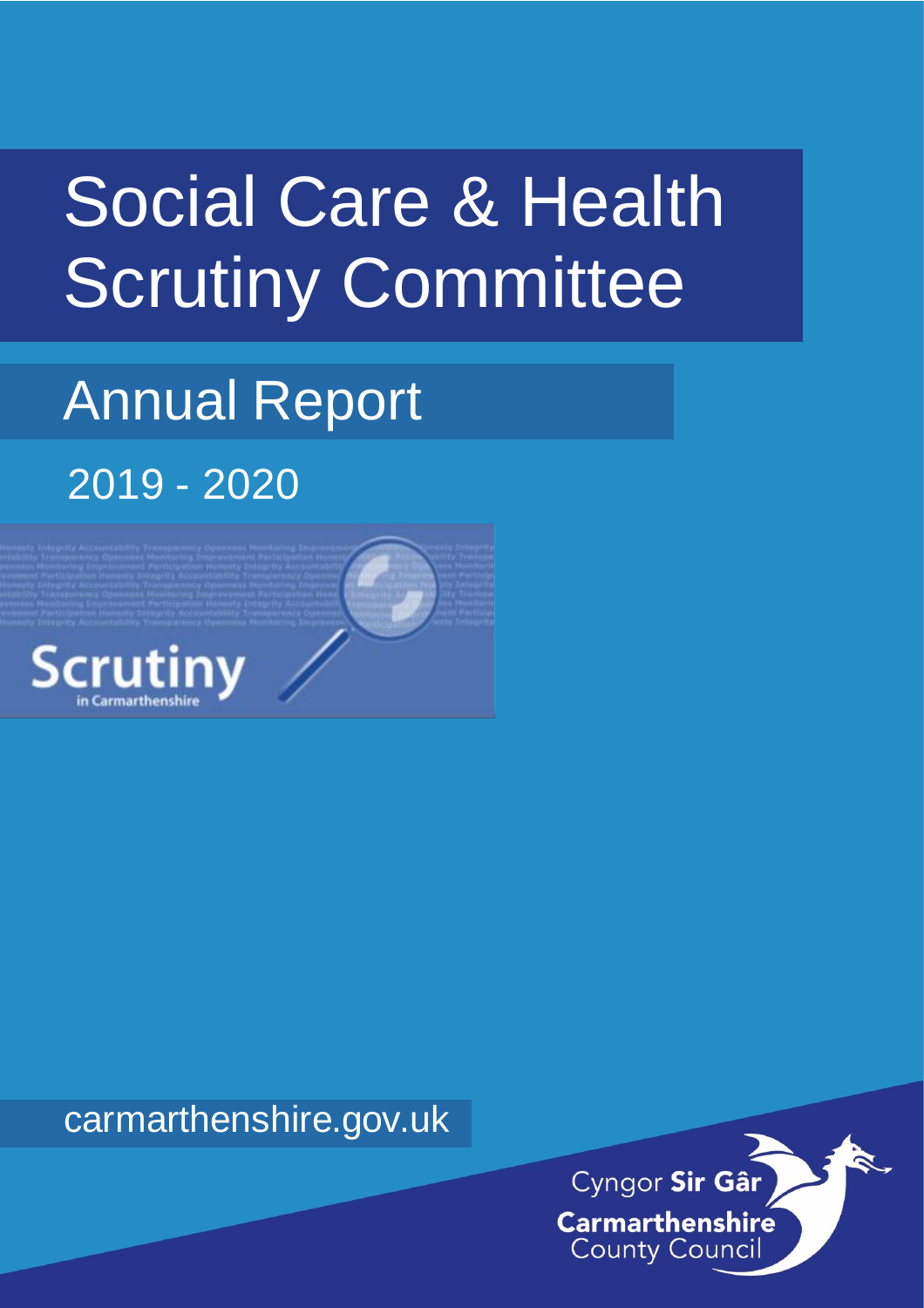# **Contents**

| 1. |                       |                                                                      |  |  |  |
|----|-----------------------|----------------------------------------------------------------------|--|--|--|
| 2. |                       |                                                                      |  |  |  |
|    | 2.1                   |                                                                      |  |  |  |
|    | 2.2                   |                                                                      |  |  |  |
|    | 2.3                   |                                                                      |  |  |  |
|    | 2.4                   |                                                                      |  |  |  |
|    | 2.5                   |                                                                      |  |  |  |
|    | 2.6                   | Annual Report On Adult Safeguarding And Deprivation Of Liberty       |  |  |  |
|    | 2.7                   | Care Inspectorate Wales Inspection of Older Adults' Services7        |  |  |  |
|    | 2.8                   | Social Care & Health Scrutiny Committee Annual Report 2018/19 7      |  |  |  |
|    | 2.9                   | Welsh Government Transformation Funded Programme in Carmarthenshire. |  |  |  |
|    | 2.10<br><b>Issues</b> | Services & Support for Children & Young People with Mental Health    |  |  |  |
|    | 2.11                  |                                                                      |  |  |  |
| 3. |                       |                                                                      |  |  |  |
|    | 3.1                   |                                                                      |  |  |  |
|    | 3.2                   |                                                                      |  |  |  |
| 4. |                       |                                                                      |  |  |  |
| 5. |                       |                                                                      |  |  |  |
| 6. |                       |                                                                      |  |  |  |
| 7. |                       |                                                                      |  |  |  |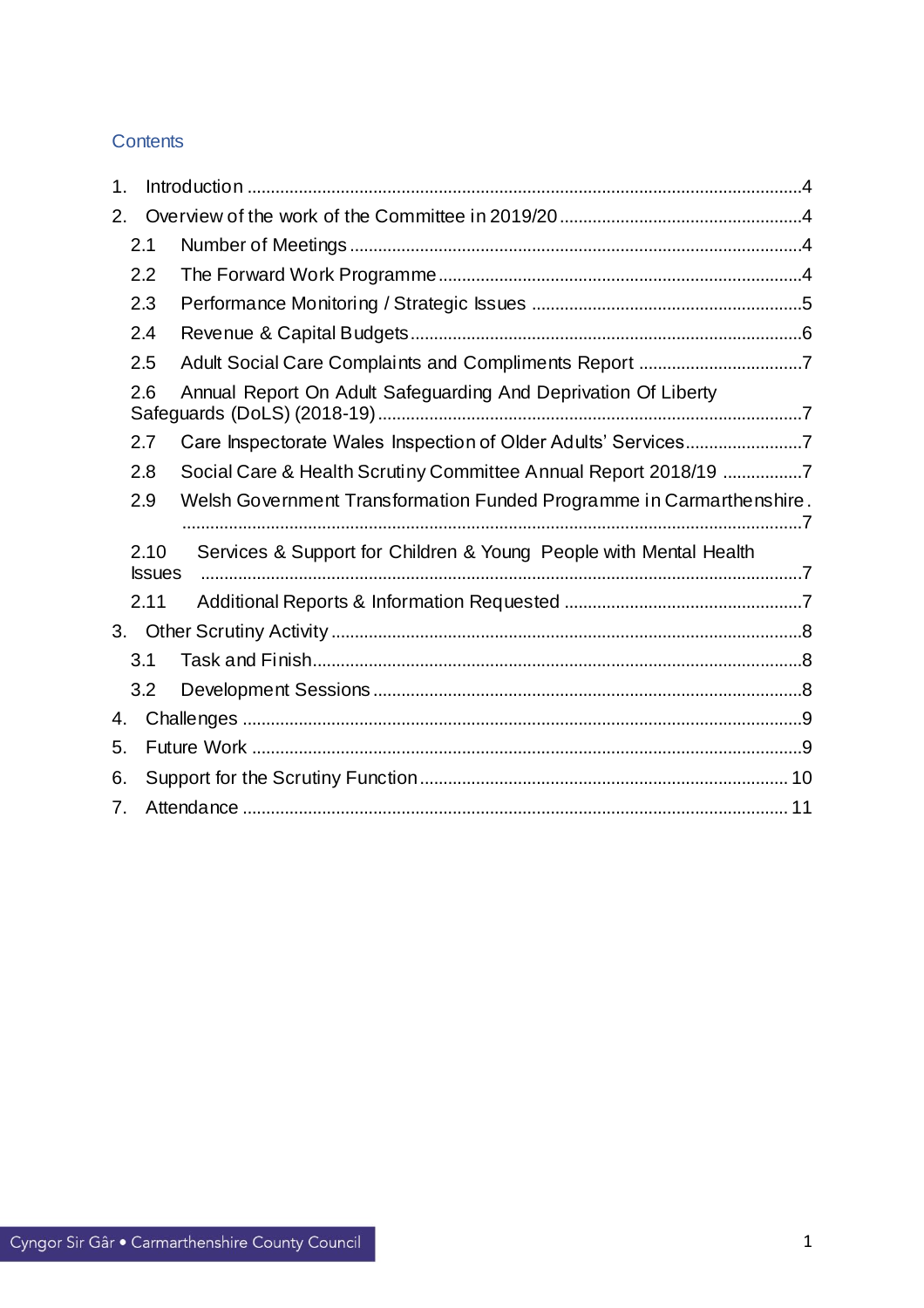# **Chair's Foreword**



We are at the end of another municipal year and as Chair of the Social Care and Health Scrutiny Committee it is my pleasure to present our Annual Report for the year 2019 - 2020. The Annual Report gives an overview of the work undertaken by the Committee during the year.

Firstly, I would like to thank all committee members for their regular attendance and for their commitment in tackling the many

challenges facing Health and Social Care. These are very demanding times and as a committee we would like to thank all our officers and staff for their dedication and hard work in ensuring that the residents of Carmarthenshire, particularly the elderly and vulnerable, receive the very best care.

Our Scrutiny Committee continues to arrange pre-meetings prior to the full Committee meeting. Pre-meetings, which are informal, have proved helpful in dealing with minor queries, thus allowing more valuable time for detailed scrutiny of agenda items during the meeting itself.

In consultation with officers, preparing and monitoring the Forward Work Programme is an important aspect of the Committee's remit. All members have an input, the Forward Work Programme is regularly reviewed during the year and additional items added as required.

The Well-being of Future Generations (Wales) Act emphasises partnership working. This has always been extremely important within Social Care and Health and we appreciate the opportunity of working together with our partners, particularly the Hywel Dda University Health Board, the Regional Partnership Board and the many Voluntary Organisations within Carmarthenshire that provide such invaluable support to the residents of our County. By working together, we can accomplish so much more, as we all strive towards the common goal of continually improving our social care services.

During the year the Task and Finish Group completed their review relating to "The Impact of Loneliness and Isolation within Carmarthenshire". The review recommendations were presented to and accepted by the Executive Board in September. Progress on implementation of the recommendations has been delayed due to the departure of Neil Edwards, Interim Head of Integrated Services. The Committee would like thank Neil for all his work and wish him all the best for the future. The topic chosen for review by the seven members, cross-party, Task and Finish Group for 2019 - 2020 is "Early Intervention and Prevention of Suicide in Carmarthenshire". A scoping exercise has already been completed and information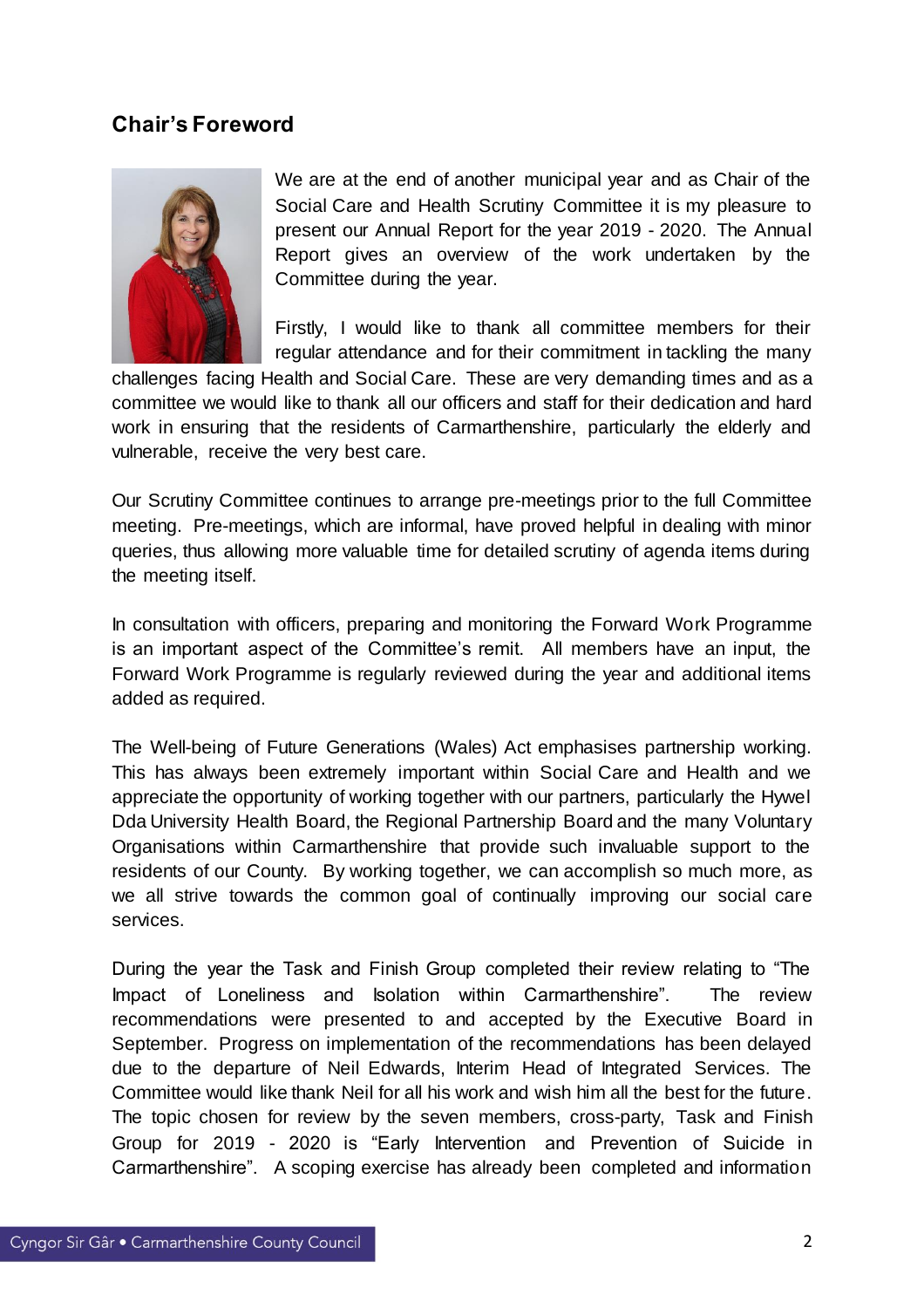received from the Samaritans Association, the "Jac Lewis Foundation" and the "Twilight Sanctuary".

During 2019 - 2020 Member development sessions included "Fulfilled Lives", "Social Prescribing" and the Red Cross Home from Hospital Service. During the year a wide range of topics and reports were considered, including reviews of the Revenue and Capital Budget Reports, Quality Assurance Arrangements, Adult Social Care Compliments and Complaints, Adult Safeguarding and Delayed Transfers of Care. In considering these detailed reports, members were able to appreciate the hard work and dedication of our Health and Social Care Staff.

Committee members were delighted on being informed in November that the bid to Welsh Government for Transformation funds had been successful and members thanked the officers concerned for securing the funds on behalf of Carmarthenshire. The Committee received a presentation relating to the three programmes of delivery: - "Proactive Technology Enabled Care", "Fast Tracked Consistent Integration" and "Creating Connections for All".

I would like to extend my sincere thanks to the Officers who have been in attendance at our Scrutiny meetings. Thank you for your guidance, expert advice, and informative presentations. A special thanks to Councillor Ieuan Wyn Davies, my Vice-Chair for the past two years, for his valued assistance and a special thanks to Councillor Jane Tremlett, Social Care and Health Executive Board Member for regularly attending and supporting our Scrutiny Committee meetings throughout the year. Sincere thanks and appreciation to our Democratic Support Officer, Emma Bryer, for her guidance and support. Emma is greatly valued as our Support Officer, both for her preparation work beforehand and for ensuring that the Scrutiny meetings run smoothly.

At the beginning of the municipal year, in May 2019, no - one would have for seen how the year would end - a worldwide pandemic and Covid 19 causing the Government to enforce a complete lock down. Life has taken on a new perspective; most staff have been working from home and many have been re-deployed to ensure essential services are maintained. The need to care for the elderly and vulnerable has never been more necessary or more important. Our Officers and our Council Employees are to be thanked and commended for their resilience, their resolve and their determination to do all they can for those in need. To all those who have been prepared to go the extra mile during these difficult times - "**Thank You and Well done**".

**Councillor Gwyneth Thomas Chair of Social Care & Health Scrutiny Committee**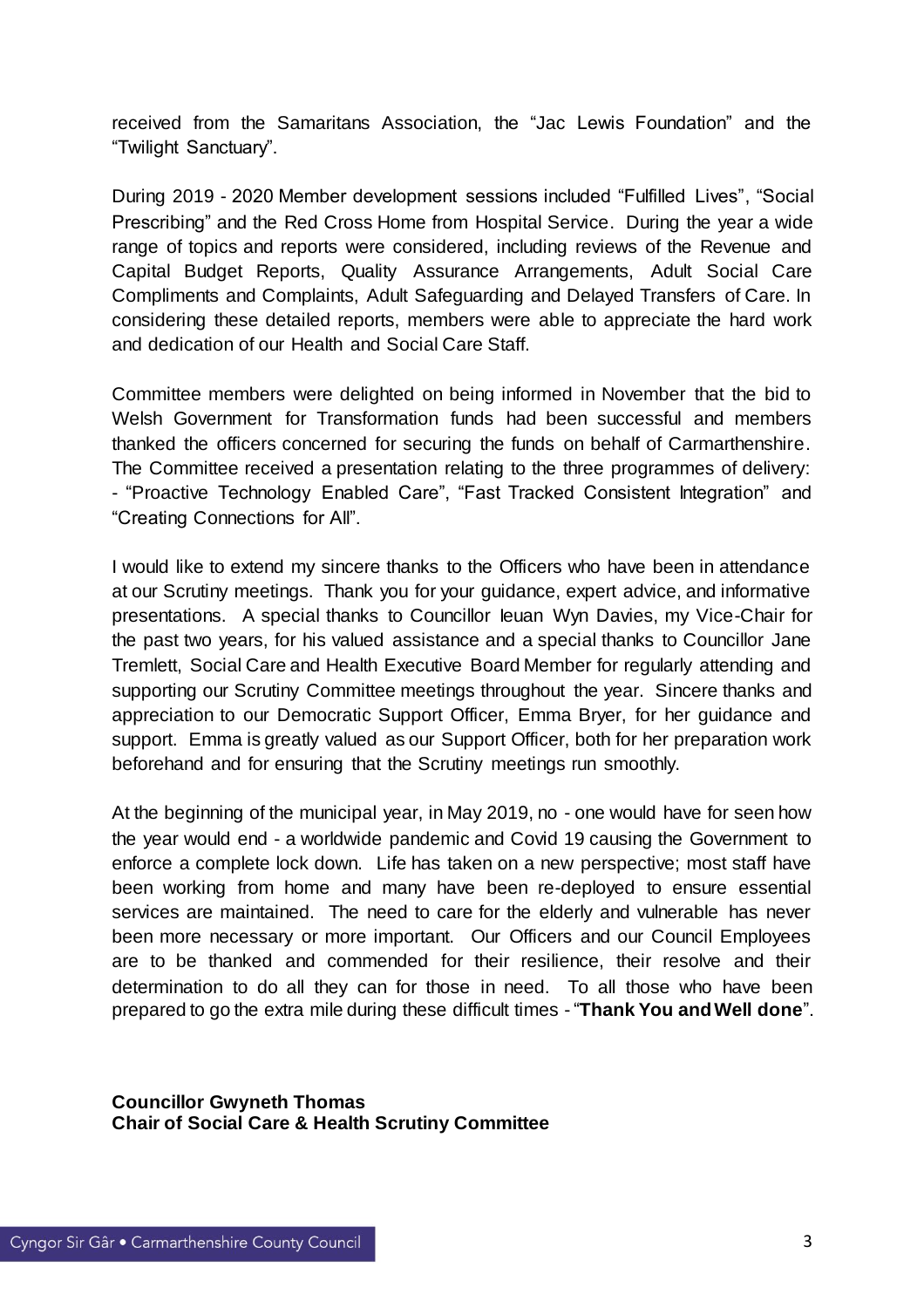# <span id="page-4-0"></span>1. Introduction

The scrutiny function is a key element of the County Council's governance arrangements and decision making process. Although not a decision-making body, Scrutiny is at its most effective when it grasps the potential to influence and inform decisions made by both the Council and partner bodies affecting the County.

Article 6.2 of the Council's Constitution requires all Scrutiny Committees to "*prepare an annual report giving an account of the Committees activities over the previous year*."

The main aim of the report is to highlight the work that has been undertaken by the Social Care & Health Scrutiny Committee during 2019/20. It aims to provide Members with an opportunity to reflect on the achievements during the year and to identify what worked well and where improvements could be made. This analysis is instrumental in developing scrutiny. In addition, this report may aid to facilitate discussions on items which could be identified for inclusion within future work programmes.

The Committee is chaired by Councillor Gwyneth Thomas and is made up of 14 Elected Members. Support is provided by the Democratic Services Unit and other Council officers as and when required.

# <span id="page-4-1"></span>2. Overview of the work of the Committee in 2019/20

#### <span id="page-4-2"></span>2.1 Number of Meetings

The Scrutiny Committee held 6 meetings plus a joint meeting with the Environment & Public Protection Scrutiny Committee during the 2019/20 municipal year. Two meeting were cancelled during the year.

At the request of the Chair of the Education and Children Scrutiny Committee, the joint meeting scheduled to take place in July was cancelled. However, the scheduled report "Draft Annual Report of the Statutory Director of Social Services 18/19" was included on the agenda in the Health & Social Care Scrutiny meeting held on the 3<sup>rd</sup> July.

The December budget consultation meeting was cancelled due to the delay in the budget settlement information being received from Welsh Government. The budget consultation reports were provided to the Committee at the meeting held in January.

The April meeting was cancelled as the UK was placed on an enforced lockdown due to the coronavirus pandemic. The reports will be moved to the next earliest meeting.

## <span id="page-4-3"></span>2.2 The Forward Work Programme

The Scrutiny Committee develops its own Forward Work Programme (FWP). The Committee consulted with officers to identify items to be considered by the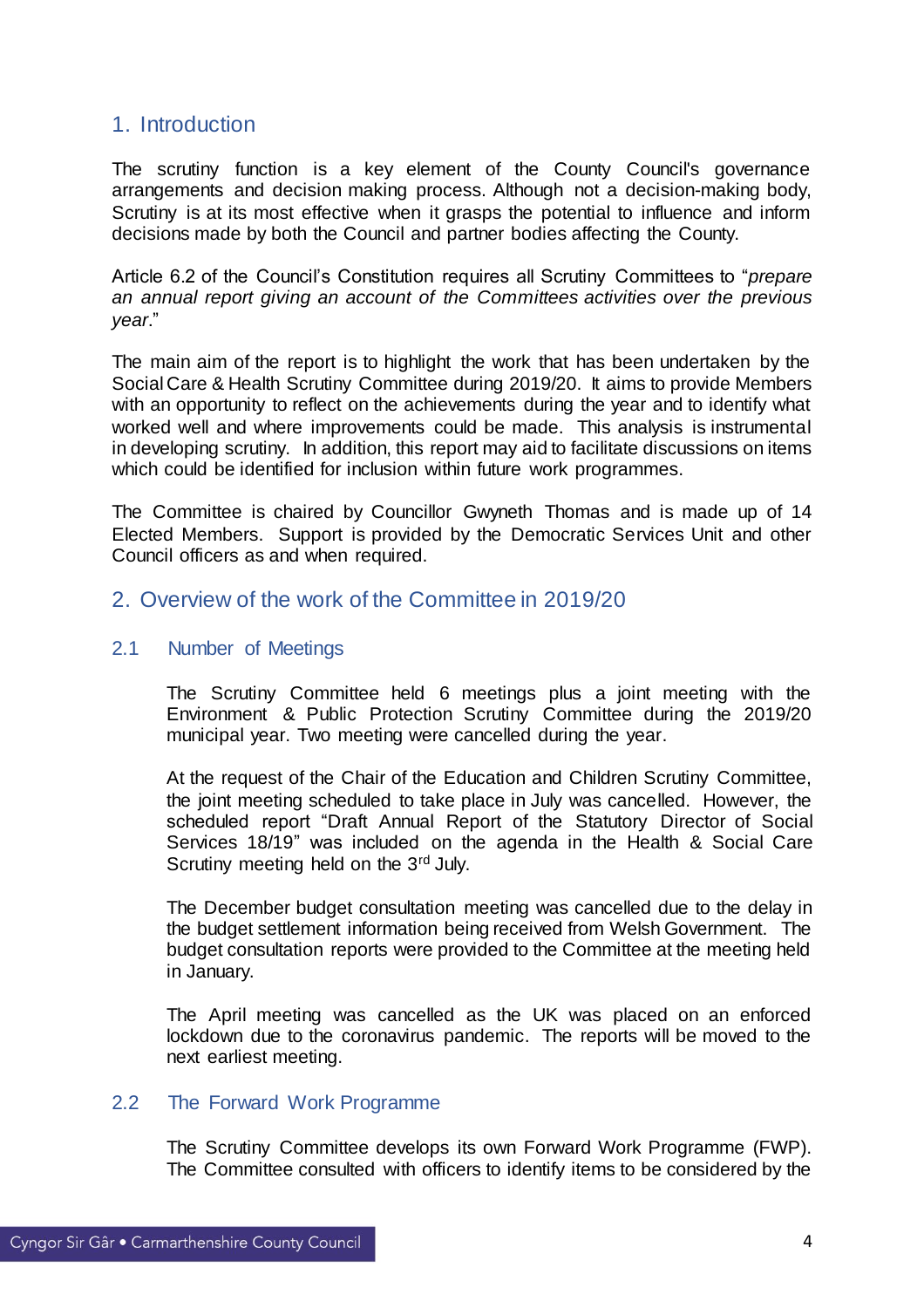Committee for the forthcoming year. This involved the inclusion of standard items such as performance, budget and action plan monitoring reports. Additional reports were also requested by members at meetings throughout the year and the Forward Work Programme was amended accordingly. In the main, meeting agendas were consistent with those outlined in the FWP.

The concept and development of the Forward Work Programme and the process for its agreement has allowed each Scrutiny Committee to determine its own agendas. The benefits of such an approach has led to an improved level of debate and input during Scrutiny Committee meetings.

The Well-being of Future Generations (Wales) Act 2015 places long term sustainability at the forefront of how public services are designed and delivered and it places emphasis on public bodies to work in partnership with each other and the public to prevent and tackle problems.

The Social Care & Health Scrutiny Committee's key responsibilities are:

- Social Services for Older People including Nutritional Standards
- Adults with Learning Disabilities
- Support for Carers
- Mental Health Services
- Safeguarding of Adults
- Integration of Health and Social Care Services
- Dementia Services

To compliment the work undertaken during formal meetings, the Committee also undertakes other scrutiny functions such as Task and Finish, visits to establishments falling within its remit together with member development sessions.

# <span id="page-5-0"></span>2.3 Performance Monitoring / Strategic Issues

Performance Monitoring Reports - One of the principal roles of Scrutiny Committees is to monitor the performance of services and functions within its remit. They undertake this work mainly through the consideration of performance monitoring reports and various action plan monitoring reports. The performance monitoring reports provide a balanced picture of performance across the relevant service areas. The Social Care & Health Scrutiny Committee received the Performance Monitoring Report for the Council's 2018/19 Wellbeing Objectives at the meeting in July and September 2019. The reports mainly focussed on underperforming indicators.

Carmarthenshire County Council's Draft Annual Report 2018/19 - As part of its performance monitoring role the Committee received relevant information from the Council's key strategies and plans. In July 2019 the Committee considered the Council's draft Annual Report for 2018/19 which included an overview of 2018/19 performance, progress reports for all 15 Well-being objectives. The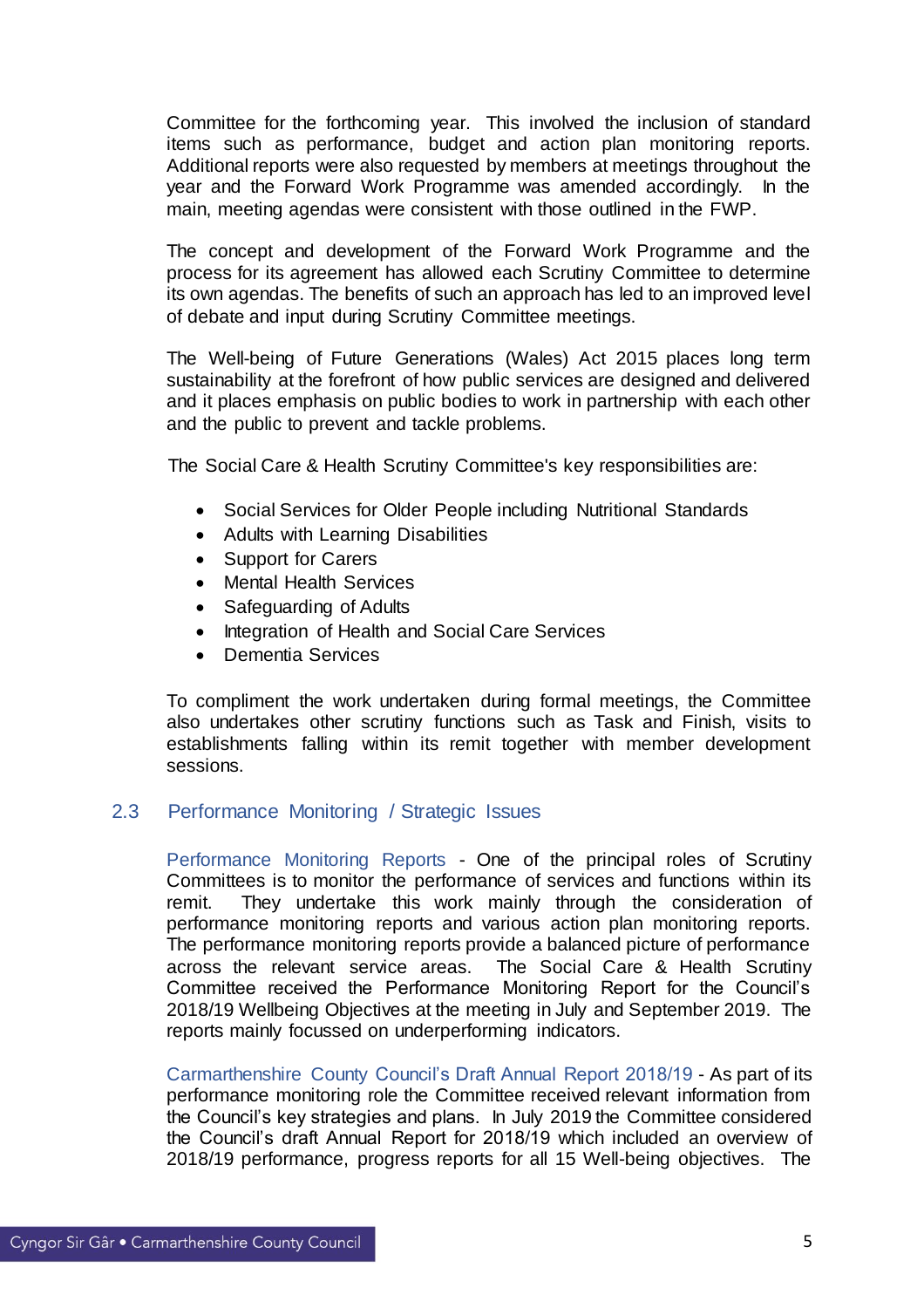report also provided additional performance information on out-turn data and National Survey for Wales Results.

Draft Annual Report of the Statutory Director of Social Services 2018/19 - There is a statutory requirement for the Director of Social Services to report annually to their Council on the delivery and performance as well as plans for the improvement of the whole range of Social Services. This report was initially due to be presented at the joint scrutiny meeting with the Education & Children Services Scrutiny Committee, but this was cancelled by the Chair of that committee and was presented to the Social Care & Health Scrutiny Committee in July.

#### **Outcomes** The Committee resolved that a report be provided on the Delayed Transfer of Care.

The report was circulated to the Committee in September.

Communities Departmental Draft Business Plan 2020 - 2023 – In January the Committee considered the Communities Departmental Draft Business Plan 2020 - 2023 which detailed the department's aims, objectives and priorities during 2020-23. This provided the Committee with an opportunity to consider and comment upon the priorities outlined for the department for the three-year period.

Actions & Referrals - During the course of the municipal year several requests for additional items are made by members of the Committee to assist them in discharging their scrutiny role. Actions & Referrals updates are presented to Committee which provide an update on progress in relation to these requests.

#### <span id="page-6-0"></span>2.4 Revenue & Capital Budgets

Budget Monitoring Reports **-** The Committee received reports on the departmental and corporate revenue and capital budgets at the meetings held in May, July, September, November, January and March. These reports enabled members to monitor the level of spend in each area and the progress made in connection with any capital works.

Revenue Budget Strategy Consultation 2020/22-2023 - As well as monitoring the current budget, the Committee was also consulted on the Revenue Budget Strategy 2020/22 to 22/23. The report provided the Committee with the current proposals for the Revenue Budget Strategy for 2020/21 together with the indicative figures for the 2021/22 and 2022/2023 financial years.

#### **Outcomes**

The Committee resolved that a position statement be provided regarding the vacant social work posts. The position statement was circulated in October.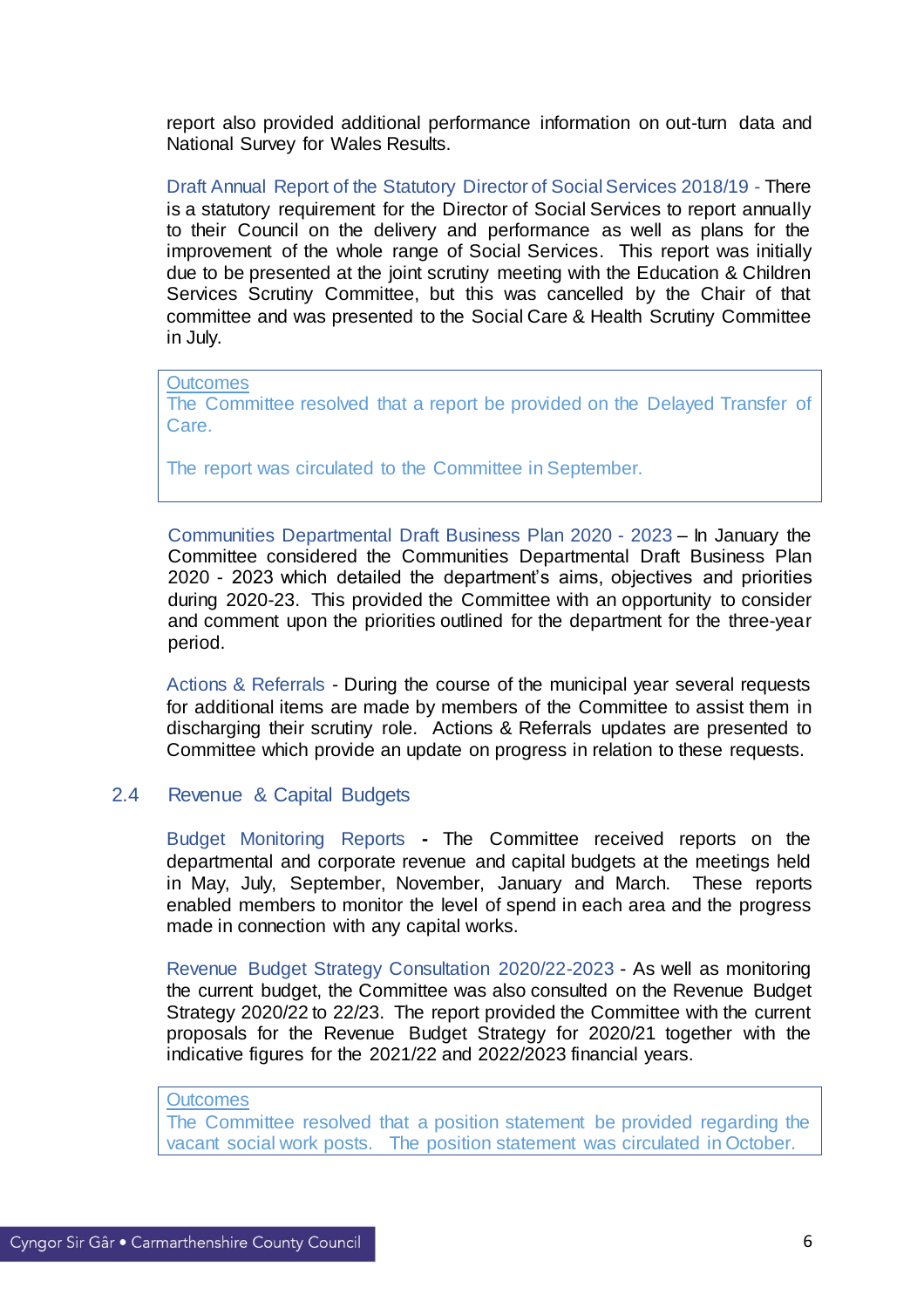#### <span id="page-7-0"></span>2.5 Adult Social Care Complaints and Compliments Report

The Committee considered the above-mentioned report at the Committee meetings in May and November which summarised the number and type of complaints and compliments received and detailed the service area to which they related.

#### <span id="page-7-1"></span>2.6 Annual Report On Adult Safeguarding And Deprivation Of Liberty Safeguards (DoLS) (2018-19)

The Committee considered the above-mentioned report at the Committee meeting in July which provided information on the role, functions and activities undertaken by the Authority regarding Adult Safeguarding and the implications of the Social Services and Well Being (Wales) Act 2014.

#### <span id="page-7-2"></span>2.7 Care Inspectorate Wales Inspection of Older Adults' Services

The Committee considered the above-mentioned report at the Committee meeting in November which provided an overview of the inspection undertaken by the Care Inspectorate Wales (CIW) and Healthcare Inspectorate Wales (HIW). The Inspection explored how well Carmarthenshire County Council with its partners was promoting independence and preventing escalating needs for older people.

#### <span id="page-7-3"></span>2.8 Social Care & Health Scrutiny Committee Annual Report 2018/19

The Committee considered the above-mentioned report at the Committee meeting in September which in accordance with Article 6.2 of the Council's Constitution provided and overview of the Committee's activities over the previous year.

#### <span id="page-7-4"></span>2.9 Welsh Government Transformation Funded Programme in **Carmarthenshire**

In November the Committee received a presentation providing an overview of the three programmes of delivery – Proactive Technology Enabled Care, Fast Tracked Consistent Integration and Creating Connections for All.

#### <span id="page-7-5"></span>2.10 Services & Support for Children & Young People with Mental Health **Issues**

The Committee was due to consider the above report at its meeting in April which had to be cancelled due to the coronavirus. This will be carried over into the next reporting period.

#### <span id="page-7-6"></span>2.11 Additional Reports & Information Requested

During the course of the year, the Committee requested reports on the following topics to be included in the Forward Work Programme:-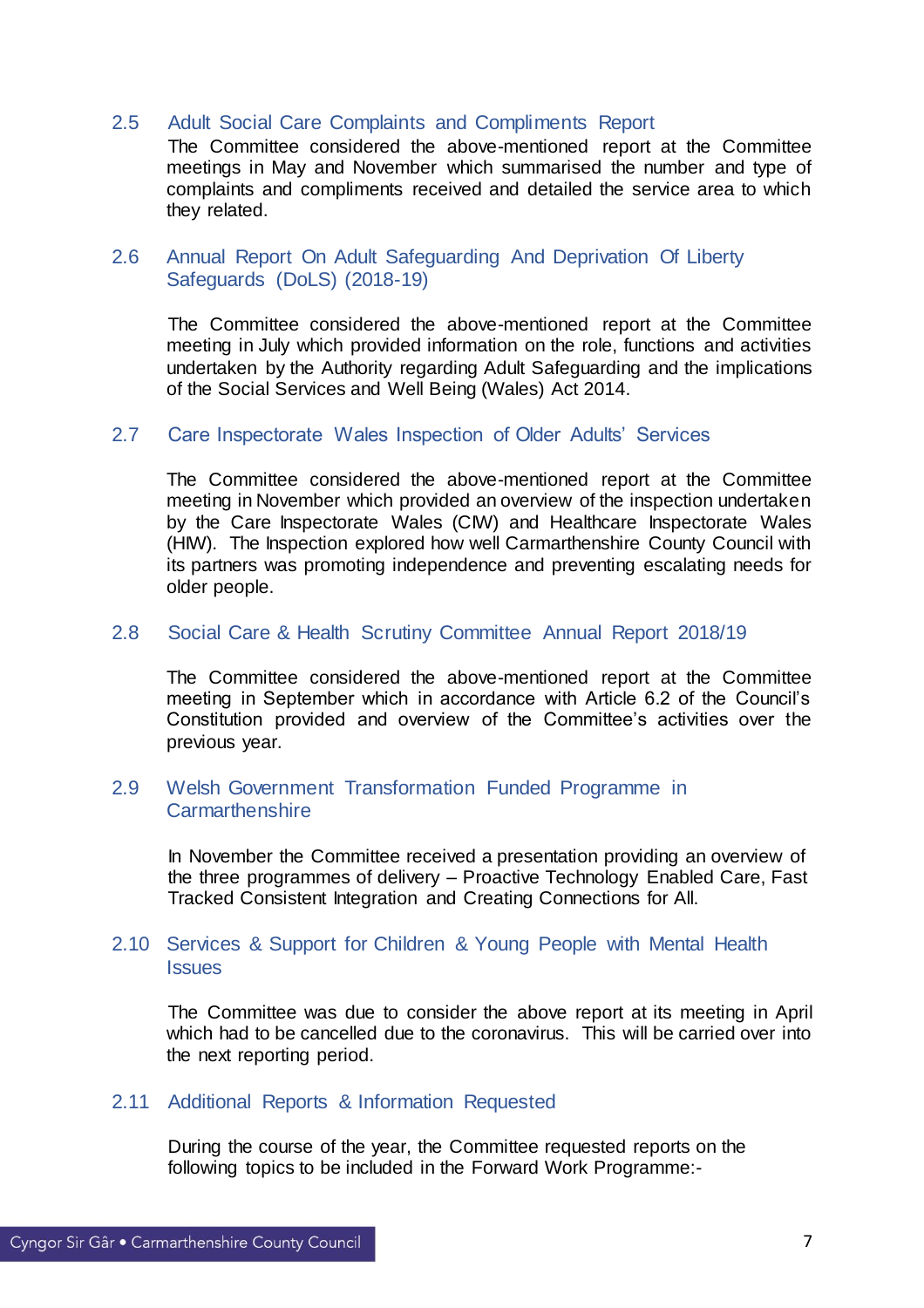- Delayed Transfer of Care (DTOC) received via email in 16/09/2019
- Quality Assurance Survey Analysis on the Local Authority Care Homes – received via email 31/10/2019
- Older People Demographics received via email 06/11/2019
- Discharge to Recover pathways received via email 23/01/2020

# <span id="page-8-0"></span>3. Other Scrutiny Activity

#### <span id="page-8-1"></span>3.1 Task and Finish

#### **"A review of the impact of loneliness in Carmarthenshire"**

At the Committee's Scrutiny Meeting held in July 2019 the Committee approved the above report. This report was then presented to the Corporate Management Team (CMT) in July and was approved by the Executive Board in September.

Unfortunately, due to the departure of the Interim Head of Integrated Services who had been assigned responsibility for the delivery of the recommendations there has been no reported progress on delivery to date. It is hoped that once the newly appointed Head of Integrated Services is in post work can recommence.

#### **"Early Intervention & Prevention of Suicide in Carmarthenshire"**

At the Committee's Pre-Meeting held in September 2019 the Committee considered a number of potential suggestions and agreed to undertake a Task & Finish review into Early Intervention and Prevention of Suicide in Carmarthenshire. The membership of the Task & Finish Group are as follows:

- Cllr. Gwyneth Thomas (Chair)
- Cllr. leuan Davies (Vice Chair) Cllr. Ken Lloyd
- Cllr. Emlyn Schiavone
- 
- Cllr. Dorian Williams
- Cllr. Amanda Fox

• Cllr. Louvain Roberts

The Task & Finish Group met a total of 3 times and due to the coronavirus pandemic 2 further meetings had to be cancelled.

#### <span id="page-8-2"></span>3.2 Development Sessions

The following all member development sessions / member seminars were held during 2019/20:-

- Mod.Gov training (Delivered by Civica) May
- Swansea Bay City Deal Seminar June
- County Lines & Counter Terrorism Seminar June
- Conservations & Biodiversity Seminar June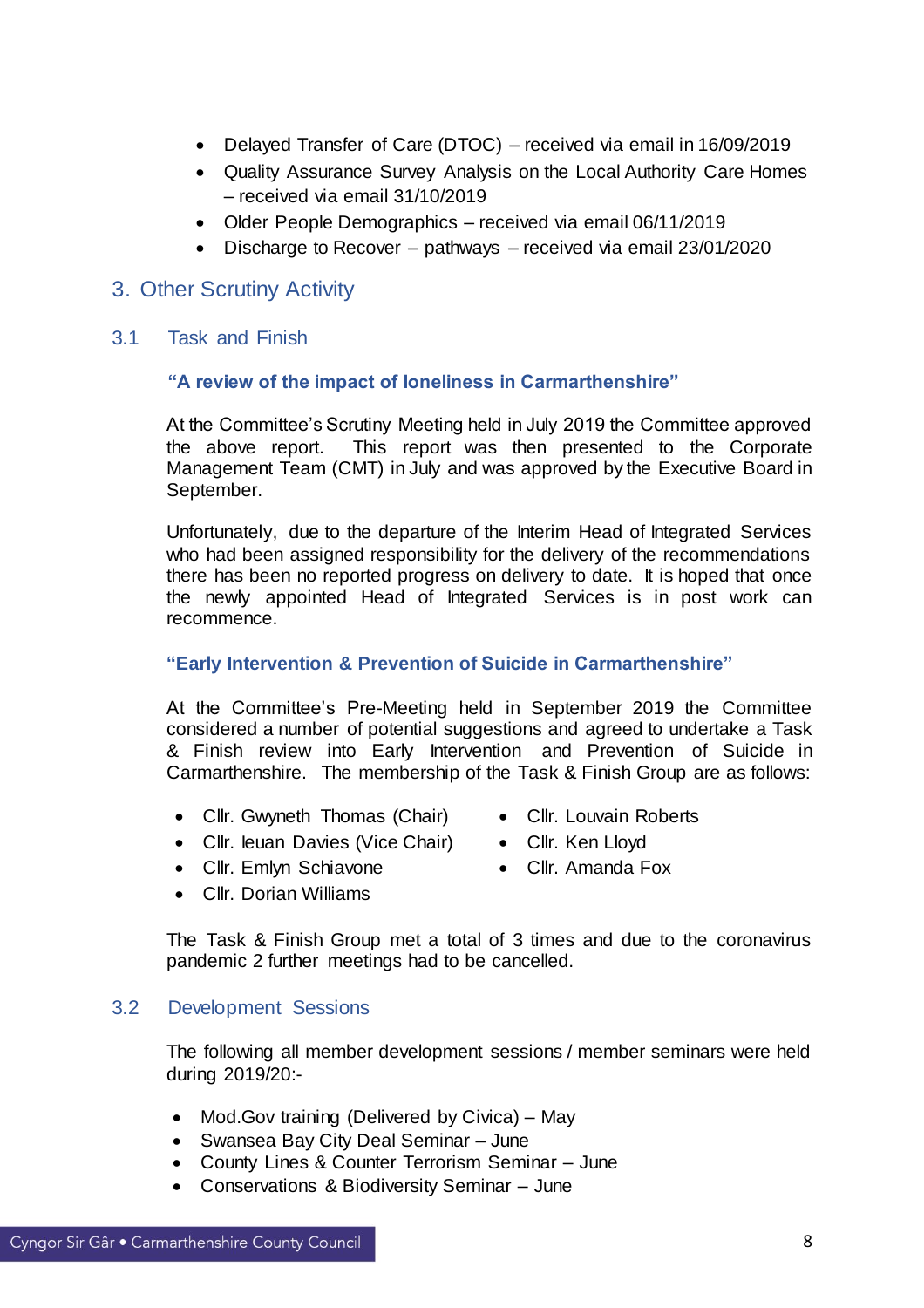- Life Science & Wellbeing Village Seminar July
- Code of Conduct Training July
- Canfod Cartref July
- Carmarthenshire 50+ Annual Forum Event September
- Schools Budget November
- Digital Connectivity Seminar December
- Net Zero Carbon Plan Seminar January
- Dyfed Pension Fund Governance & Investments March

In addition to the above, several departmental budget seminars were held.

The Committee also received the following updates / presentations at the Scrutiny Committee development meetings during the course of the year:-

- Carmarthenshire is Kind (June)
- Intermediate Care (September)
- Healthier Wales Strategy (September)
- Update on Continuing Care / NHS Summit (September)
- Fulfilled Lives (Domiciliary Cary / Dementia) (December)
- Social Prescribing (December)
- Workforce Development Plan / Developing and Sustaining the Workforce (December)
- LDP Planning Policy Update (December)
- Red Cross Home from Hospital Service March
- Financial Training March

# <span id="page-9-0"></span>4. Challenges

The past year has been a challenging period for the Authority and the Committee has continued to be constructive in its role in scrutinising performance and contributing to policies and decisions. Social Care & Health area was placed under significant pressure during the Coronavirus pandemic, but everyone involved performed over and above expectations to ensure residents were well looked after.

# <span id="page-9-1"></span>5. Future Work

The Committee has made significant progress and will continue to concentrate on topics where Members' input will result in positive outcomes to drive forward service improvement. To ensure that the best use is being made of meeting time and with the benefit of the added value of pre-meetings, the Committee is keen to achieve a more streamlined scrutiny process.

The future work of the Committee will be considered as part of the Forward Work Programme planning session. The FWP will continue to be monitored during the course of the year, together with the Executive Board Forward Work Programme.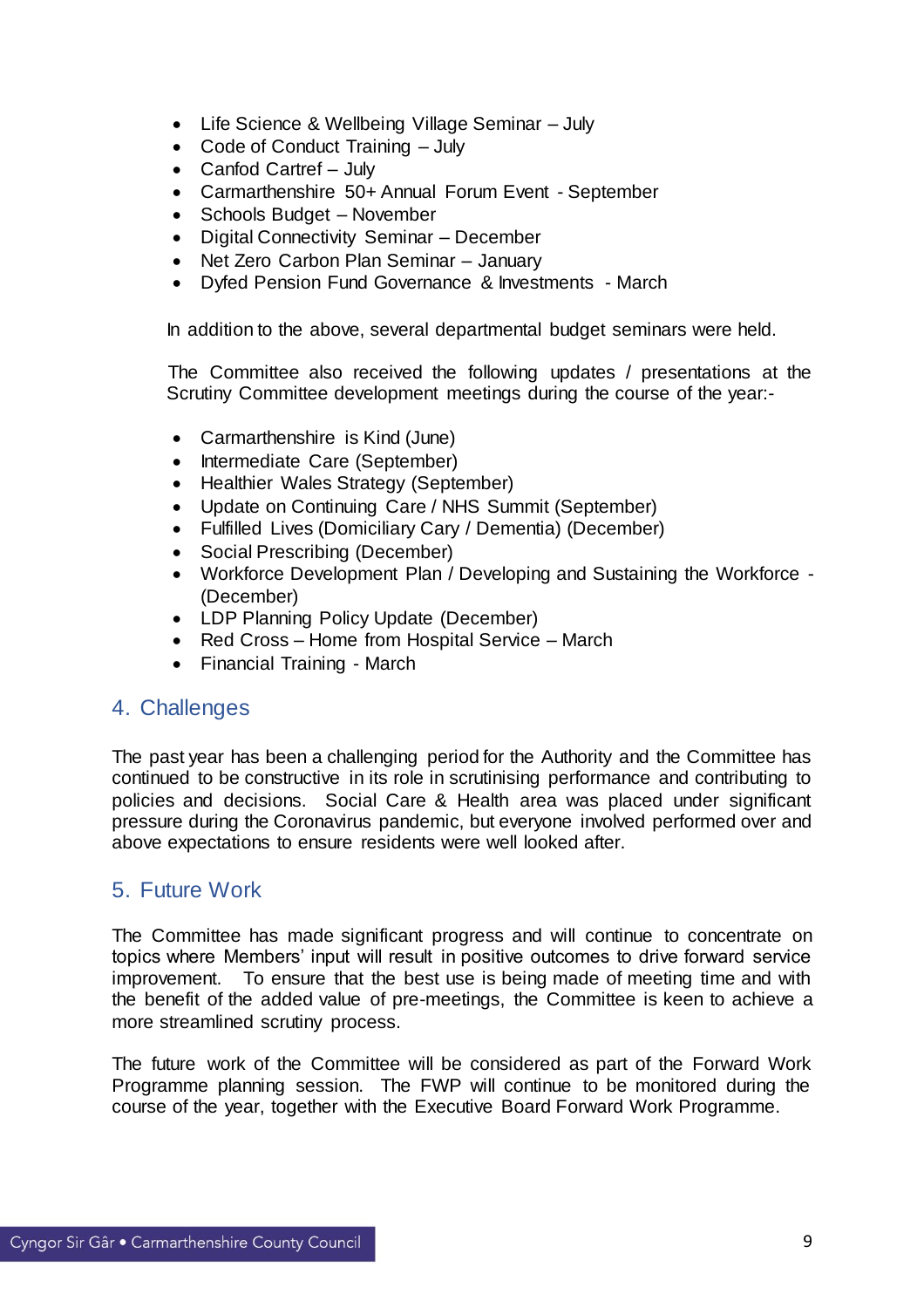# <span id="page-10-0"></span>6. Support for the Scrutiny Function

Support for Carmarthenshire County Council's Scrutiny function is provided by the Democratic Services Unit, based in the Administration & Law Division of the Chief Executive's Department.

Support for the Scrutiny function includes:

- Formulating, in according with the FWP, and despatching agendas for Scrutiny Committee meetings a minimum of 4 working days prior to the meeting;
- Providing support and constitutional advice to the Scrutiny Committees and to members of those Committees as well as producing minutes of their meetings and ensuring items arising from those meetings are actioned;
- Giving support and advice in relation to the functions of the Council's Scrutiny Committees to executive and non-executive members of the Council and its officers;
- Managing the strategic development of Scrutiny in Carmarthenshire through engaging in national and regional Scrutiny networks and initiatives, supporting the Chairs and Vice-Chairs of Scrutiny Forum and meetings of the Scrutiny Chairs and Vice-Chairs with the Executive Board;
- Advising and supporting the implementation of the requirements of the Local Government (Wales) Measure 2011 as and when guidance is published;
- Managing the co-ordination and development of the Scrutiny Committees' forward work programmes in conjunction with Scrutiny Committee members;
- Managing and co-ordinating Scrutiny review work, including the administration of scrutiny task and finish groups, assisting in writing reports in conjunction with the groups and assisting in the implementation and monitoring of completed reviews;
- Assisting with the Scrutiny member development programme.

For more information on Scrutiny in Carmarthenshire including forward work programmes, task and finish reports and annual reports, visit the County Council's website at: [www.carmarthenshire.gov.wales/scrutiny](http://www.carmarthenshire.gov.wales/scrutiny)

To contact the Democratic Services Unit, please call 01267 224028 or e-mail [scrutiny@carmarthenshire.gov.uk](mailto:scrutiny@carmarthenshire.gov.uk)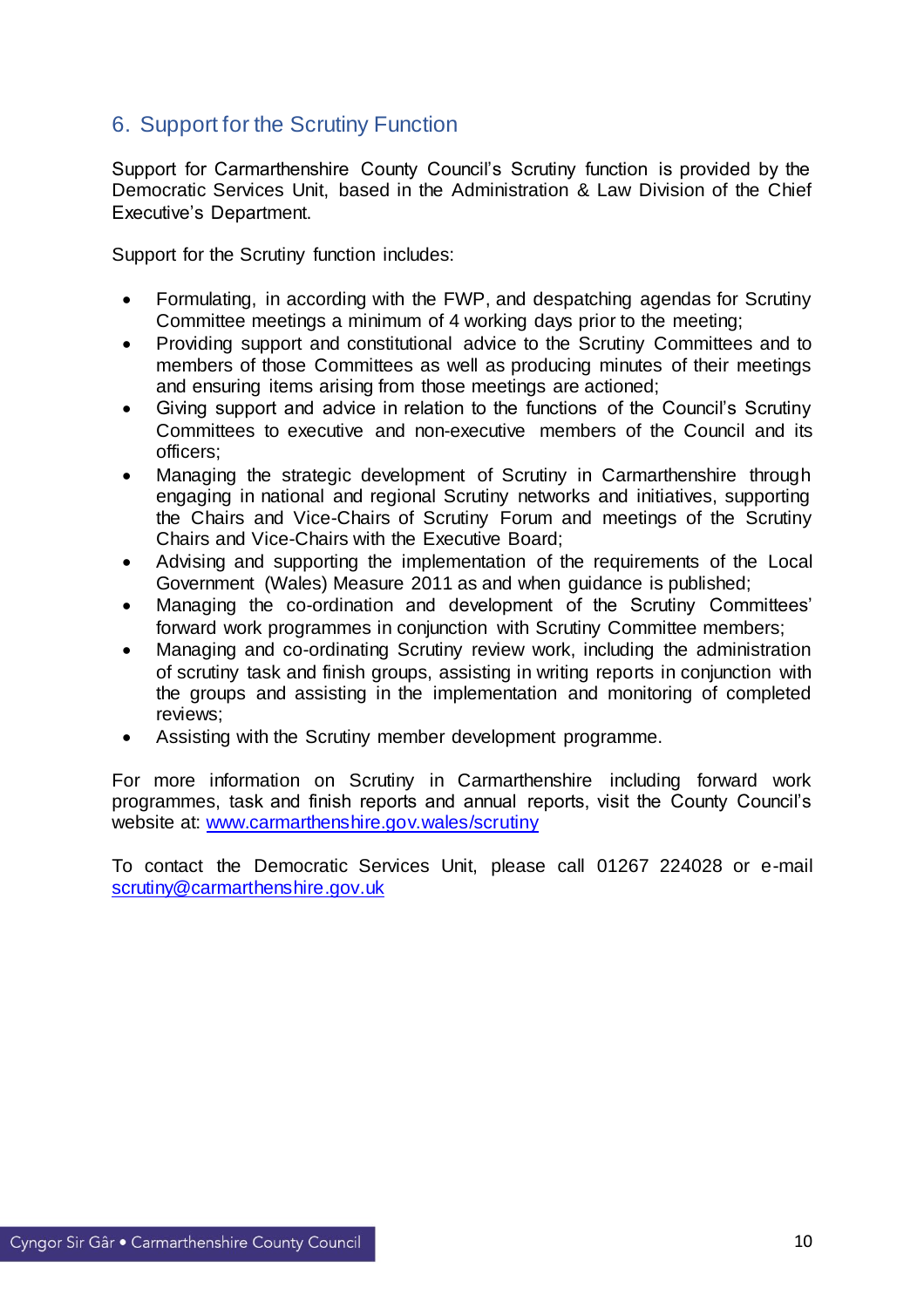# <span id="page-11-0"></span>7. Attendance

Attendance by members of the Social Care & Health Scrutiny Committee during the 2019/20 year is shown in the table below. A total of 7 meetings were held including the joint the joint meeting with the Environmental & Public Protection Committee held on the 10<sup>th</sup> June 2019.

| <b>Scrutiny Committee Member</b> | <b>No. of meetings</b><br>attended | $\frac{9}{6}$ |  |
|----------------------------------|------------------------------------|---------------|--|
| Cllr. Sue Allen                  | $\overline{7}$                     | 100           |  |
| Cllr. Kim Broom                  | 7                                  | 100           |  |
| Cllr. leuan Wyn Davies           | 6                                  | 86            |  |
| <b>Cllr. Karen Davies</b>        | 5                                  | 71            |  |
| Cllr. Rob Evans                  | $\overline{7}$                     | 100           |  |
| Cllr. Tyssul Evans               | $\overline{7}$                     | 100           |  |
| Cllr. Amanda Fox                 | $\overline{4}$                     | 57            |  |
| Cllr. Gary Jones                 | 6                                  | 86            |  |
| Cllr. Jean Lewis                 | 5                                  | 71            |  |
| Cllr. Ken Lloyd                  | 5                                  | 71            |  |
| <b>Cllr. Louvain Roberts</b>     | 5                                  | 71            |  |
| Cllr. Emlyn Schiavone            | 6                                  | 86            |  |
| Cllr. Gwyneth Thomas             | $\overline{7}$                     | 100           |  |
| <b>Cllr. Dorian Williams</b>     | 6                                  | 86            |  |
| <b>Substitutes</b>               | No. of meetings attended           |               |  |
| Cllr. Deryk Cundy                | 3                                  |               |  |
| Cllr. Jeanette Gilasbey          | 1                                  |               |  |
| Cllr. Susan Phillips             | 1                                  |               |  |
| <b>Cllr. Dorian Phillips</b>     | $\overline{2}$                     |               |  |
| <b>Executive Board Member</b>    | No. of meetings attended           |               |  |
| Cllr. Jane Tremlett              | 3                                  |               |  |